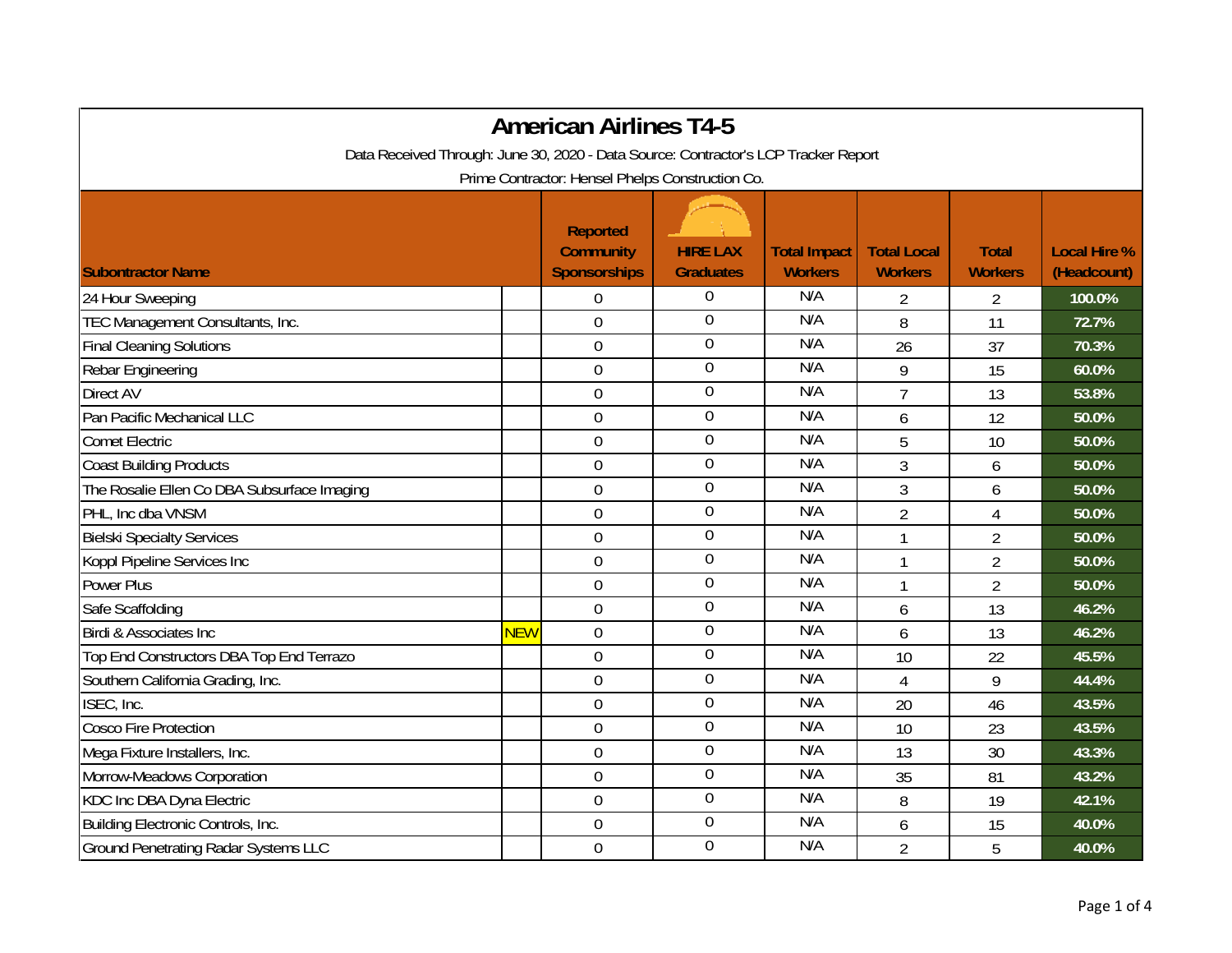| <b>American Airlines T4-5</b>                                                       |                                                            |                                     |                                       |                                      |                                |                                    |  |  |
|-------------------------------------------------------------------------------------|------------------------------------------------------------|-------------------------------------|---------------------------------------|--------------------------------------|--------------------------------|------------------------------------|--|--|
| Data Received Through: June 30, 2020 - Data Source: Contractor's LCP Tracker Report |                                                            |                                     |                                       |                                      |                                |                                    |  |  |
| Prime Contractor: Hensel Phelps Construction Co.                                    |                                                            |                                     |                                       |                                      |                                |                                    |  |  |
| <b>Subontractor Name</b>                                                            | <b>Reported</b><br><b>Community</b><br><b>Sponsorships</b> | <b>HIRE LAX</b><br><b>Graduates</b> | <b>Total Impact</b><br><b>Workers</b> | <b>Total Local</b><br><b>Workers</b> | <b>Total</b><br><b>Workers</b> | <b>Local Hire %</b><br>(Headcount) |  |  |
| Infinity Drywall Contracting Inc                                                    | 1                                                          | 1                                   | N/A                                   | 32                                   | 81                             | 39.5%                              |  |  |
| CSI Electrical Contractors, Inc.                                                    | $\mathbf 0$                                                | $\overline{0}$                      | N/A                                   | 6                                    | 16                             | 37.5%                              |  |  |
| <b>Badger Daylighting Corp</b>                                                      | $\boldsymbol{0}$                                           | $\boldsymbol{0}$                    | N/A                                   | 3                                    | 8                              | 37.5%                              |  |  |
| Masonry Concepts, Inc.                                                              | $\boldsymbol{0}$                                           | $\boldsymbol{0}$                    | N/A                                   | $\overline{4}$                       | 11                             | 36.4%                              |  |  |
| Cupertino Electric, Inc.                                                            | $\mathbf 0$                                                | $\boldsymbol{0}$                    | N/A                                   | 22                                   | 65                             | 33.8%                              |  |  |
| Performance Contracting, Inc.                                                       | $\boldsymbol{0}$                                           | $\boldsymbol{0}$                    | N/A                                   | 55                                   | 164                            | 33.5%                              |  |  |
| Matrix Environmental                                                                | $\boldsymbol{0}$                                           | $\boldsymbol{0}$                    | N/A                                   | 24                                   | 72                             | 33.3%                              |  |  |
| <b>Hensel Phelps Construction-AA</b>                                                | $\boldsymbol{0}$                                           | $\boldsymbol{0}$                    | N/A                                   | 22                                   | 66                             | 33.3%                              |  |  |
| Washington Iron Works                                                               | $\overline{0}$                                             | $\overline{0}$                      | N/A                                   | 14                                   | 42                             | 33.3%                              |  |  |
| <b>Concrete Coring Company</b>                                                      | $\mathbf 0$                                                | $\boldsymbol{0}$                    | N/A                                   | 4                                    | 12                             | 33.3%                              |  |  |
| Paulhus Milwork Installation                                                        | $\boldsymbol{0}$                                           | $\boldsymbol{0}$                    | N/A                                   | $\overline{2}$                       | 6                              | 33.3%                              |  |  |
| Assa Abloy Entrance Systems US Inc                                                  | $\mathbf 0$                                                | $\boldsymbol{0}$                    | N/A                                   | $\mathbf{1}$                         | 3                              | 33.3%                              |  |  |
| Condon Jonson & Associates                                                          | $\mathbf 0$                                                | $\mathbf 0$                         | N/A                                   | 16                                   | 51                             | 31.4%                              |  |  |
| <b>Environmental Construction Group (ECG)</b>                                       | $\mathbf 0$                                                | $\boldsymbol{0}$                    | N/A                                   | 22                                   | 72                             | 30.6%                              |  |  |
| <b>Best Contracting Services</b>                                                    | $\boldsymbol{0}$                                           | $\boldsymbol{0}$                    | N/A                                   | 8                                    | 27                             | 29.6%                              |  |  |
| Murray Company                                                                      | $\overline{0}$                                             | $\boldsymbol{0}$                    | N/A                                   | 19                                   | 65                             | 29.2%                              |  |  |
| Johnson & Turner Painting Co, Inc.                                                  | $\mathbf 0$                                                | $\mathbf 0$                         | N/A                                   | $\overline{4}$                       | 14                             | 28.6%                              |  |  |
| Direct AV                                                                           | $\mathbf 0$                                                | $\mathbf 0$                         | N/A                                   | $\overline{2}$                       | $\overline{1}$                 | 28.6%                              |  |  |
| Psomas                                                                              | $\boldsymbol{0}$                                           | $\boldsymbol{0}$                    | N/A                                   | $\overline{2}$                       | $\overline{7}$                 | 28.6%                              |  |  |
| Premier Tile & Marble                                                               | $\boldsymbol{0}$                                           | $\boldsymbol{0}$                    | N/A                                   | 11                                   | 39                             | 28.2%                              |  |  |
| <b>SASCO</b>                                                                        | $\boldsymbol{0}$                                           | $\mathbf 0$                         | N/A                                   | 10                                   | 36                             | 27.8%                              |  |  |
| Siemens Industry, Inc.                                                              | $\boldsymbol{0}$                                           | $\overline{0}$                      | N/A                                   |                                      | 4                              | 25.0%                              |  |  |
| Signature Flooring, Inc.                                                            | $\mathbf 0$                                                | $\boldsymbol{0}$                    | N/A                                   | $\overline{1}$                       | 30                             | 23.3%                              |  |  |
| Otis Elevator                                                                       | $\mathbf 0$                                                | $\overline{0}$                      | N/A                                   | 6                                    | 26                             | 23.1%                              |  |  |
| <b>Sterndahl Enterprises</b>                                                        | $\mathbf 0$                                                | $\boldsymbol{0}$                    | N/A                                   | 6                                    | 27                             | 22.2%                              |  |  |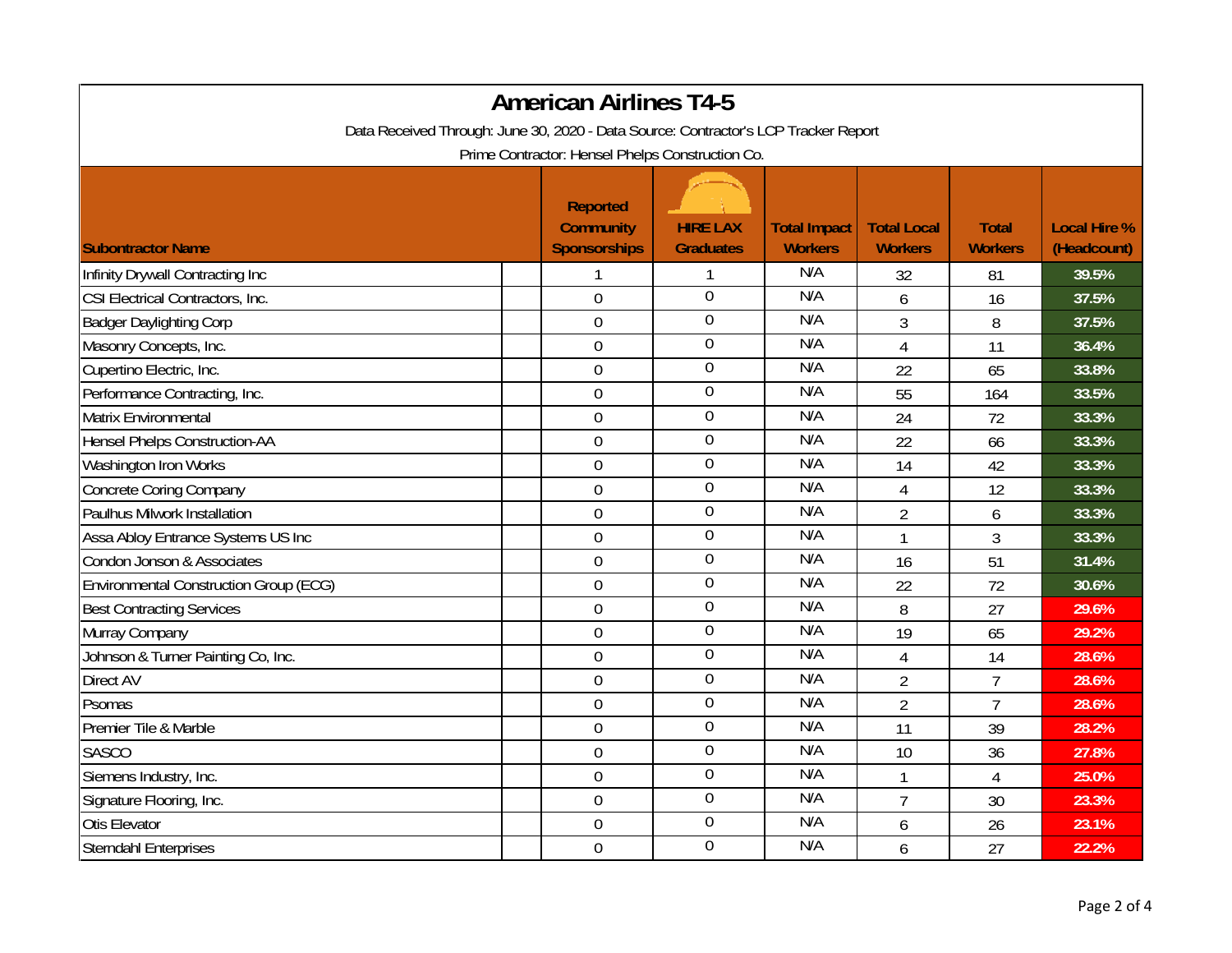| <b>American Airlines T4-5</b><br>Data Received Through: June 30, 2020 - Data Source: Contractor's LCP Tracker Report<br>Prime Contractor: Hensel Phelps Construction Co. |                     |                  |                |                |                |             |  |
|--------------------------------------------------------------------------------------------------------------------------------------------------------------------------|---------------------|------------------|----------------|----------------|----------------|-------------|--|
|                                                                                                                                                                          |                     |                  |                |                |                |             |  |
| <b>Subontractor Name</b>                                                                                                                                                 | <b>Sponsorships</b> | <b>Graduates</b> | <b>Workers</b> | <b>Workers</b> | <b>Workers</b> | (Headcount) |  |
| Corradini Corp                                                                                                                                                           | $\overline{0}$      | $\boldsymbol{0}$ | N/A            | 4              | 18             | 22.2%       |  |
| <b>Brymax Construction Services</b>                                                                                                                                      | $\mathbf 0$         | $\overline{0}$   | N/A            | $\mathbf{1}$   | 5              | 20.0%       |  |
| Ethos Energy Field Services LLC                                                                                                                                          | $\overline{2}$      | $\overline{2}$   | N/A            | 10             | 51             | 19.6%       |  |
| Xcel Mechanical System, Inc.                                                                                                                                             | $\overline{0}$      | $\boldsymbol{0}$ | N/A            | 3              | 16             | 18.8%       |  |
| Gonsalves & Santucci Inc DBA Conco Pumping                                                                                                                               | $\mathbf 0$         | $\boldsymbol{0}$ | N/A            | $\overline{2}$ | 11             | 18.2%       |  |
| Connor Concrete Cutting and Coring                                                                                                                                       | $\overline{0}$      | $\boldsymbol{0}$ | N/A            | 3              | 18             | 16.7%       |  |
| Harwood Construction, Inc.                                                                                                                                               | $\boldsymbol{0}$    | $\boldsymbol{0}$ | N/A            | $\mathbf{1}$   | 6              | 16.7%       |  |
| Critchfield Mechanical Inc of Southern CA                                                                                                                                | $\mathbf 0$         | $\boldsymbol{0}$ | N/A            | 8              | 62             | 12.9%       |  |
| Commercial Scaffolding of CA Inc.                                                                                                                                        | $\overline{0}$      | $\overline{0}$   | N/A            | 1              | 8              | 12.5%       |  |
| Hill Crane Service, Inc.                                                                                                                                                 | $\mathbf 0$         | $\overline{0}$   | N/A            | $\mathbf{1}$   | 17             | 5.9%        |  |
| Mr. Crane, Inc                                                                                                                                                           | $\overline{0}$      | $\boldsymbol{0}$ | N/A            | $\mathbf{1}$   | 25             | 4.0%        |  |
| Vertical Access, Inc. (ECG)                                                                                                                                              | $\overline{0}$      | $\boldsymbol{0}$ | N/A            | $\overline{0}$ | 10             | 0.0%        |  |
| Architectural Design & Signs, Inc.                                                                                                                                       | $\mathbf 0$         | $\boldsymbol{0}$ | N/A            | $\overline{0}$ | 6              | 0.0%        |  |
| <b>DSM Construction Inc.</b>                                                                                                                                             | $\mathbf 0$         | $\boldsymbol{0}$ | N/A            | $\overline{0}$ | 6              | 0.0%        |  |
| <b>Miller Paneling Specialties</b>                                                                                                                                       | 0                   | $\boldsymbol{0}$ | N/A            | $\overline{0}$ | 6              | 0.0%        |  |
| Matt Chlor Inc                                                                                                                                                           | $\overline{0}$      | $\boldsymbol{0}$ | N/A            | $\overline{0}$ | 5              | 0.0%        |  |
| JLM Installations Inc.                                                                                                                                                   | $\mathbf 0$         | $\boldsymbol{0}$ | N/A            | $\overline{0}$ | $\overline{4}$ | 0.0%        |  |
| Skycon, Inc.                                                                                                                                                             | $\mathbf 0$         | $\overline{0}$   | N/A            | $\overline{0}$ | $\overline{4}$ | 0.0%        |  |
| Traffic Management Inc.                                                                                                                                                  | $\overline{0}$      | $\mathbf 0$      | N/A            | $\overline{0}$ | $\overline{4}$ | 0.0%        |  |
| Air Balance Co, Inc.                                                                                                                                                     | 0                   | $\overline{0}$   | N/A            | $\overline{0}$ | 3              | 0.0%        |  |
| C Below                                                                                                                                                                  | $\boldsymbol{0}$    | $\mathbf 0$      | N/A            | $\overline{0}$ | $\overline{2}$ | 0.0%        |  |
| Halco Service Corp dba Halco Testing Services                                                                                                                            | $\mathbf 0$         | $\overline{0}$   | N/A            | $\overline{0}$ | $\overline{2}$ | 0.0%        |  |
| <b>Keenan Doors</b>                                                                                                                                                      | $\mathbf 0$         | $\boldsymbol{0}$ | N/A            | $\overline{0}$ | $\overline{2}$ | 0.0%        |  |
| The Door Crew Inc                                                                                                                                                        | $\overline{0}$      | $\overline{0}$   | N/A            | $\overline{0}$ | $\overline{2}$ | 0.0%        |  |
| Fastrack Rentals Inc.                                                                                                                                                    |                     | $\overline{0}$   | N/A            | $\overline{0}$ | $\mathbf{1}$   | 0.0%        |  |